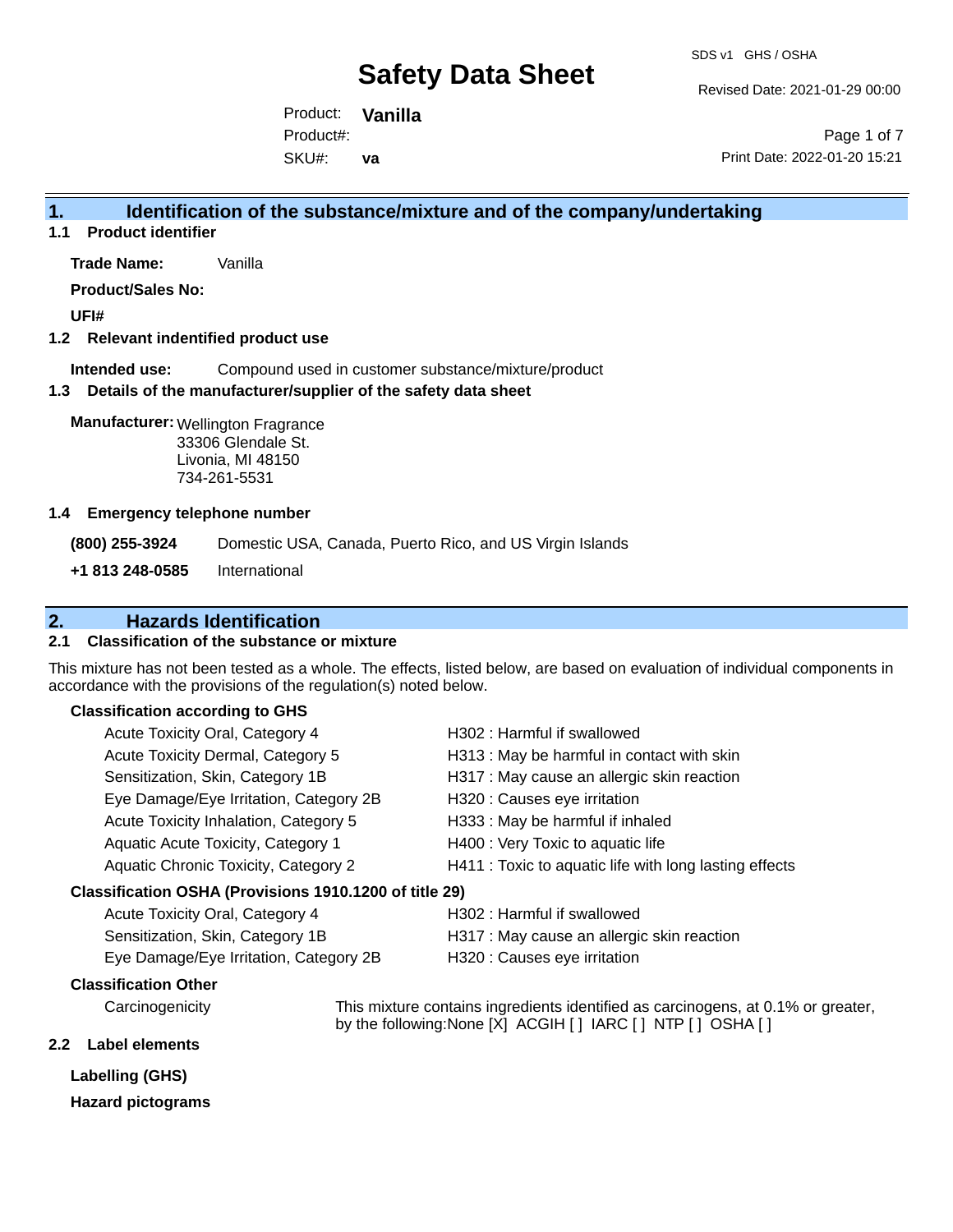Revised Date: 2021-01-29 00:00

Product: **Vanilla**  SKU#: Product#: **va**

Page 2 of 7 Print Date: 2022-01-20 15:21



**Signal Word: Warning**

## **Hazard statments** H302 Harmful if swallowed H313 May be harmful in contact with skin H317 May cause an allergic skin reaction H320 Causes eye irritation H333 May be harmful if inhaled H400 Very Toxic to aquatic life H411 Toxic to aquatic life with long lasting effects

## **Precautionary Statements**

#### **Prevention:**

| P <sub>264</sub> | Wash hands thoroughly after handling                                  |
|------------------|-----------------------------------------------------------------------|
| P270             | Do not eat, drink or smoke when using this product                    |
| P272             | Contaminated work clothing should not be allowed out of the workplace |
| P273             | Avoid release to the environment                                      |

## **Response:**

| IF SWALLOWED: Call a POISON CENTER or doctor/physician if you feel unwell Rinse<br>mouth<br>IF ON SKIN: Wash with soap and water<br>IF INHALED: Call a POISON CENTER or doctor/physician if you feel unwell<br>IF IN EYES: Rinse cautiously with water for several minutes Remove contact lenses if<br>present and easy to do. continue rinsing<br>If skin irritation or a rash occurs: Get medical advice/attention<br>If eye irritation persists: Get medical advice/attention<br>Wash contaminated clothing before reuse<br>P363<br>P391<br><b>Collect Spillage</b> |                      |  |
|------------------------------------------------------------------------------------------------------------------------------------------------------------------------------------------------------------------------------------------------------------------------------------------------------------------------------------------------------------------------------------------------------------------------------------------------------------------------------------------------------------------------------------------------------------------------|----------------------|--|
|                                                                                                                                                                                                                                                                                                                                                                                                                                                                                                                                                                        | $P301 + P312 + P330$ |  |
|                                                                                                                                                                                                                                                                                                                                                                                                                                                                                                                                                                        | $P302 + P352$        |  |
|                                                                                                                                                                                                                                                                                                                                                                                                                                                                                                                                                                        | $P304 + P312$        |  |
|                                                                                                                                                                                                                                                                                                                                                                                                                                                                                                                                                                        | $P305 + P351 + P338$ |  |
|                                                                                                                                                                                                                                                                                                                                                                                                                                                                                                                                                                        | $P333 + P313$        |  |
|                                                                                                                                                                                                                                                                                                                                                                                                                                                                                                                                                                        | $P337 + P313$        |  |
|                                                                                                                                                                                                                                                                                                                                                                                                                                                                                                                                                                        |                      |  |
|                                                                                                                                                                                                                                                                                                                                                                                                                                                                                                                                                                        |                      |  |

## **2.3 Other Hazards**

**no data available**

## **3. Composition/Information on Ingredients**

## **3.1 Mixtures**

This product is a complex mixture of ingredients, which contains among others the following substance(s), presenting a health or environmental hazard within the meaning of the UN Globally Harmonized System of Classification and Labeling of Chemicals (GHS):

| CAS#<br>Ingredient     | EC#       | Conc.<br>Range | <b>GHS Classification</b> |
|------------------------|-----------|----------------|---------------------------|
| 120-51-4               | 204-402-9 | $70 - 80 \%$   | H302: H313: H400: H411    |
| <b>Benzyl Benzoate</b> |           |                |                           |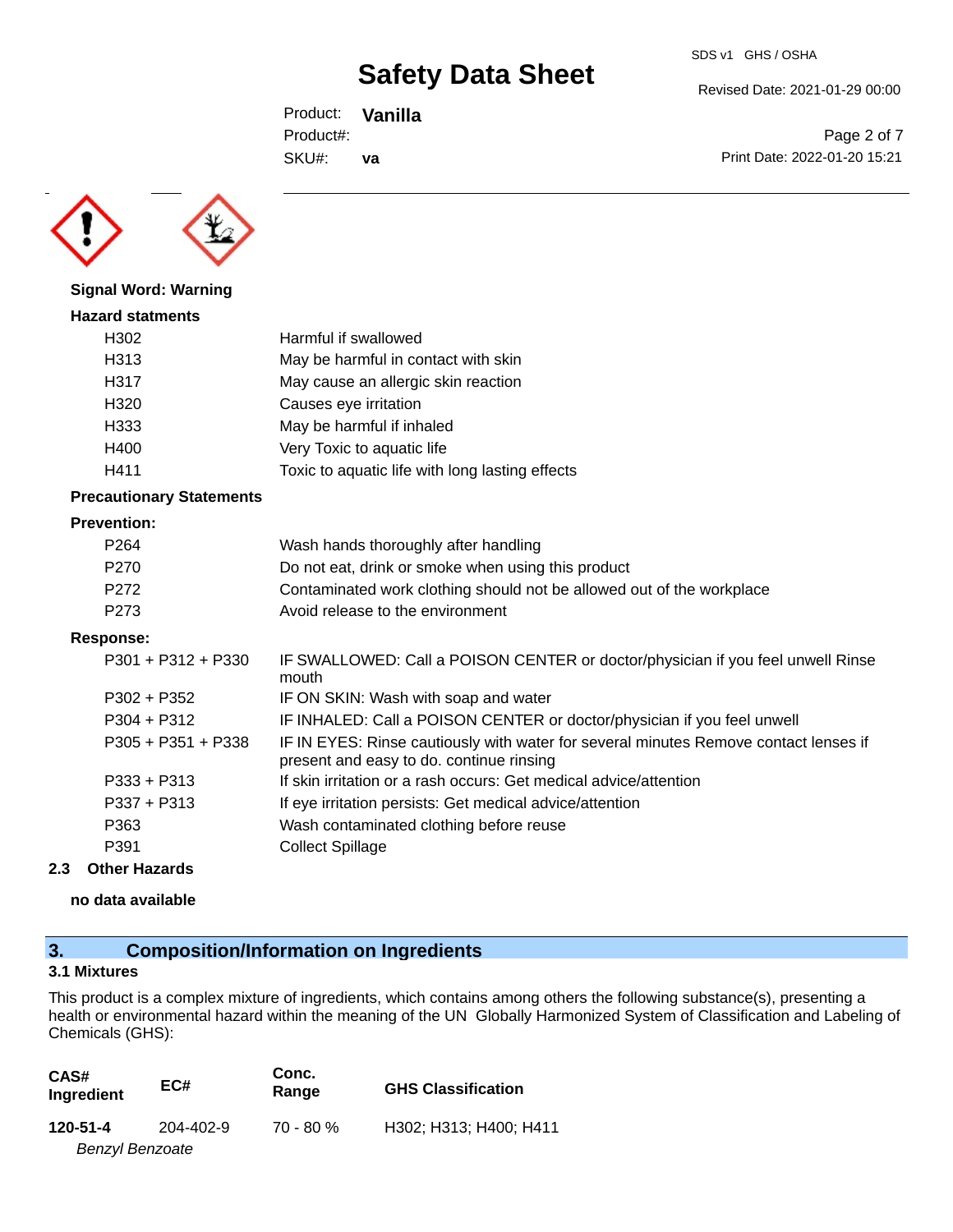Revised Date: 2021-01-29 00:00

Product: **Vanilla**  SKU#: Product#: **va**

Page 3 of 7 Print Date: 2022-01-20 15:21

| CAS#<br>Ingredient | EC#               | Conc.<br>Range                                           | <b>GHS Classification</b> |
|--------------------|-------------------|----------------------------------------------------------|---------------------------|
| 121-32-4           | 204-464-7         | $10 - 20%$                                               | H303; H320; H402          |
| Ethyl Vanillin     |                   |                                                          |                           |
| $91 - 64 - 5$      | 202-086-7         | $5 - 10 \%$                                              | H302; H317; H402          |
| Coumarin           |                   |                                                          |                           |
| $121 - 33 - 5$     | 204-465-2         | $2 - 5%$                                                 | H303; H319                |
| vanillin           |                   |                                                          |                           |
| $123 - 11 - 5$     | $204 - 602 - 6$   | $1 - 2%$                                                 | H303; H402; H412          |
| Anisaldehyde       |                   |                                                          |                           |
| 706-14-9           | 211-892-8         | $1 - 2\%$                                                | H316                      |
|                    | gamma-Decalactone |                                                          |                           |
|                    |                   | See Section 16 for full text of GHS classification codes |                           |

See Section 16 for full text of GHS classification codes which where not shown in section 2

Total Hydrocarbon Content (%  $w/w$ ) = 0.34

# **4. First Aid Measures**

#### **4.1 Description of first aid measures**

| Inhalation:                                                     | Remove from exposure site to fresh air and keep at rest.<br>Obtain medical advice.                            |
|-----------------------------------------------------------------|---------------------------------------------------------------------------------------------------------------|
| Eye Exposure:                                                   | Flush immediately with water for at least 15 minutes.<br>Contact physician if symptoms persist.               |
| <b>Skin Exposure:</b>                                           | Remove contaminated clothes. Wash thoroughly with water (and soap).<br>Contact physician if symptoms persist. |
| Ingestion:                                                      | Rinse mouth with water and obtain medical advice.                                                             |
| 4.2 Most important symptoms and effects, both acute and delayed |                                                                                                               |
| Symptoms:                                                       | no data available                                                                                             |
| <b>Risks:</b>                                                   | Refer to Section 2.2 "Hazard Statements"                                                                      |
|                                                                 | 4.3 Indication of any immediate medical attention and special treatment needed                                |

| Treatment: | Refer to Section 2.2 "Response" |
|------------|---------------------------------|
|------------|---------------------------------|

| 5.<br><b>Fire-Fighting measures</b>                       |                                                   |
|-----------------------------------------------------------|---------------------------------------------------|
| <b>Extinguishing media</b><br>5.1                         |                                                   |
| Suitable:                                                 | Carbon dioxide (CO2), Dry chemical, Foam          |
| Unsuitable                                                | Do not use a direct water jet on burning material |
| 5.2 Special hazards arising from the substance or mixture |                                                   |
| During fire fighting:                                     | Water may be ineffective                          |
| <b>Advice for firefighters</b><br>5.3                     |                                                   |
| <b>Further information:</b>                               | Standard procedure for chemical fires             |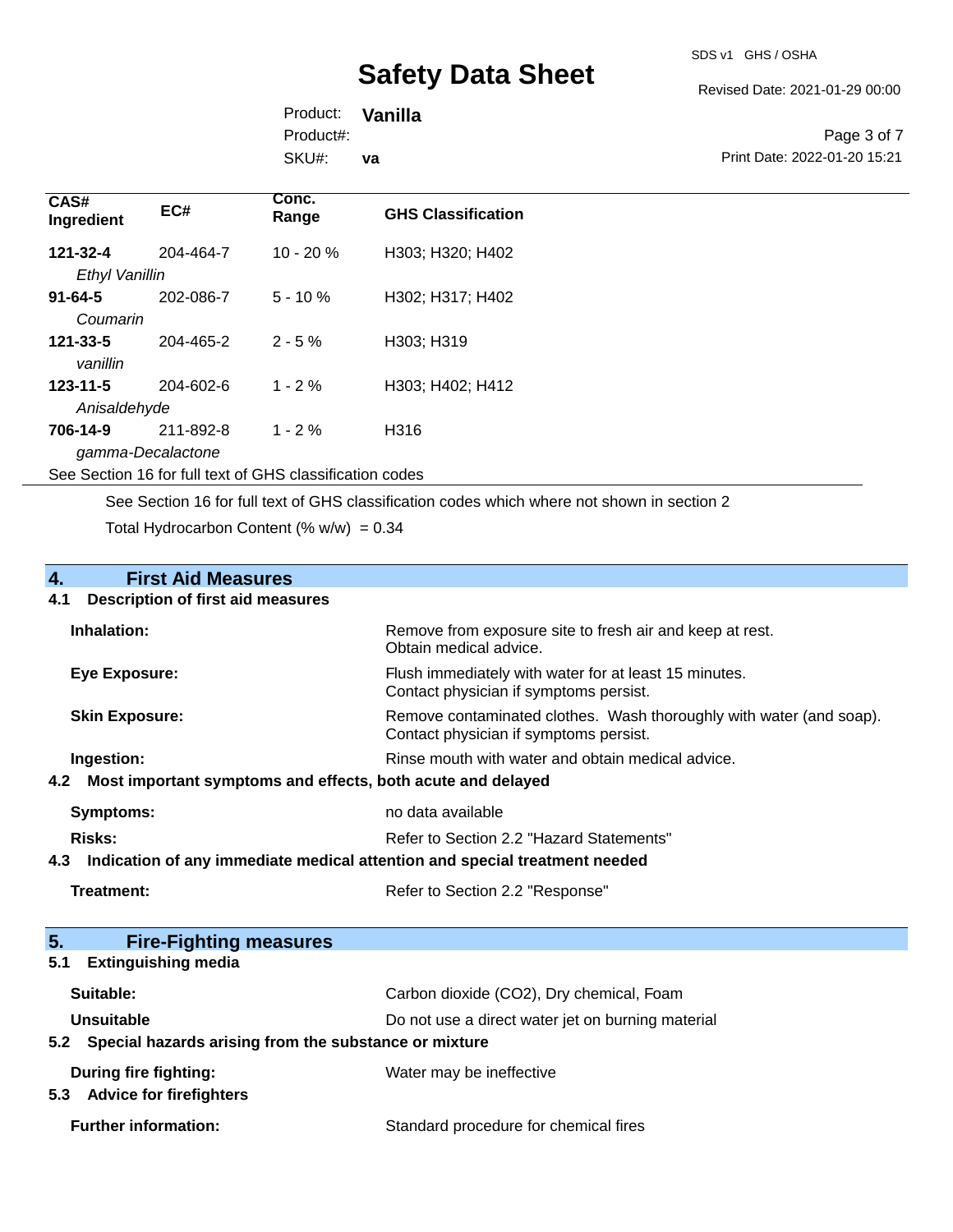Revised Date: 2021-01-29 00:00

Product: **Vanilla**  SKU#: Product#: **va**

Page 4 of 7 Print Date: 2022-01-20 15:21

### **6. Accidental Release Measures**

## **6.1 Personal precautions, protective equipment and emergency procedures**

Avoid inhalation and contact with skin and eyes. A self-contained breathing apparatus is recommended in case of a major spill.

#### **6.2 Environmental precautions**

Keep away from drains, soil, and surface and groundwater.

#### **6.3 Methods and materials for containment and cleaning up**

Clean up spillage promptly. Remove ignition sources. Provide adequate ventilation. Avoid excessive inhalation of vapors. Gross spillages should be contained by use of sand or inert powder and disposed of according to the local regulations.

#### **6.4 Reference to other sections**

Not Applicable

## **7. Handling and Storage**

#### **7.1 Precautions for safe handling**

Apply according to good manufacturing and industrial hygiene practices with proper ventilation. Do not drink, eat or smoke while handling. Respect good personal hygiene.

#### **7.2 Conditions for safe storage, including any incompatibilities**

Store in a cool, dry and ventilated area away from heat sources and protected from light in tightly closed original container. Avoid uncoated metal container. Keep air contact to a minimum.

#### **7.3 Specific end uses**

No information available

## **8. Exposure Controls/Personal Protection**

#### **8.1 Control parameters**

| <b>Exposure Limits:</b> |  | Contains no substances with occupational exposure limit values. |  |  |  |
|-------------------------|--|-----------------------------------------------------------------|--|--|--|
|-------------------------|--|-----------------------------------------------------------------|--|--|--|

**Engineering Controls:** Use local exhaust as needed.

#### **8.2 Exposure controls - Personal protective equipment**

| Eye protection:                | Tightly sealed goggles, face shield, or safety glasses with brow guards and side shields, etc.<br>as may be appropriate for the exposure |
|--------------------------------|------------------------------------------------------------------------------------------------------------------------------------------|
| <b>Respiratory protection:</b> | Avoid excessive inhalation of concentrated vapors. Apply local ventilation where appropriate.                                            |
| <b>Skin protection:</b>        | Avoid Skin contact. Use chemically resistant gloves as needed.                                                                           |

#### **9. Physical and Chemical Properties**

#### **9.1 Information on basic physical and chemical properties**

| Appearance:            | Liauid                                          |
|------------------------|-------------------------------------------------|
| Odor:                  | Conforms to Standard                            |
| Color:                 | Yellow Tint to Golden Yellow/Pale Orange (G1-8) |
| Viscosity:             | Liauid                                          |
| <b>Freezing Point:</b> | Not determined                                  |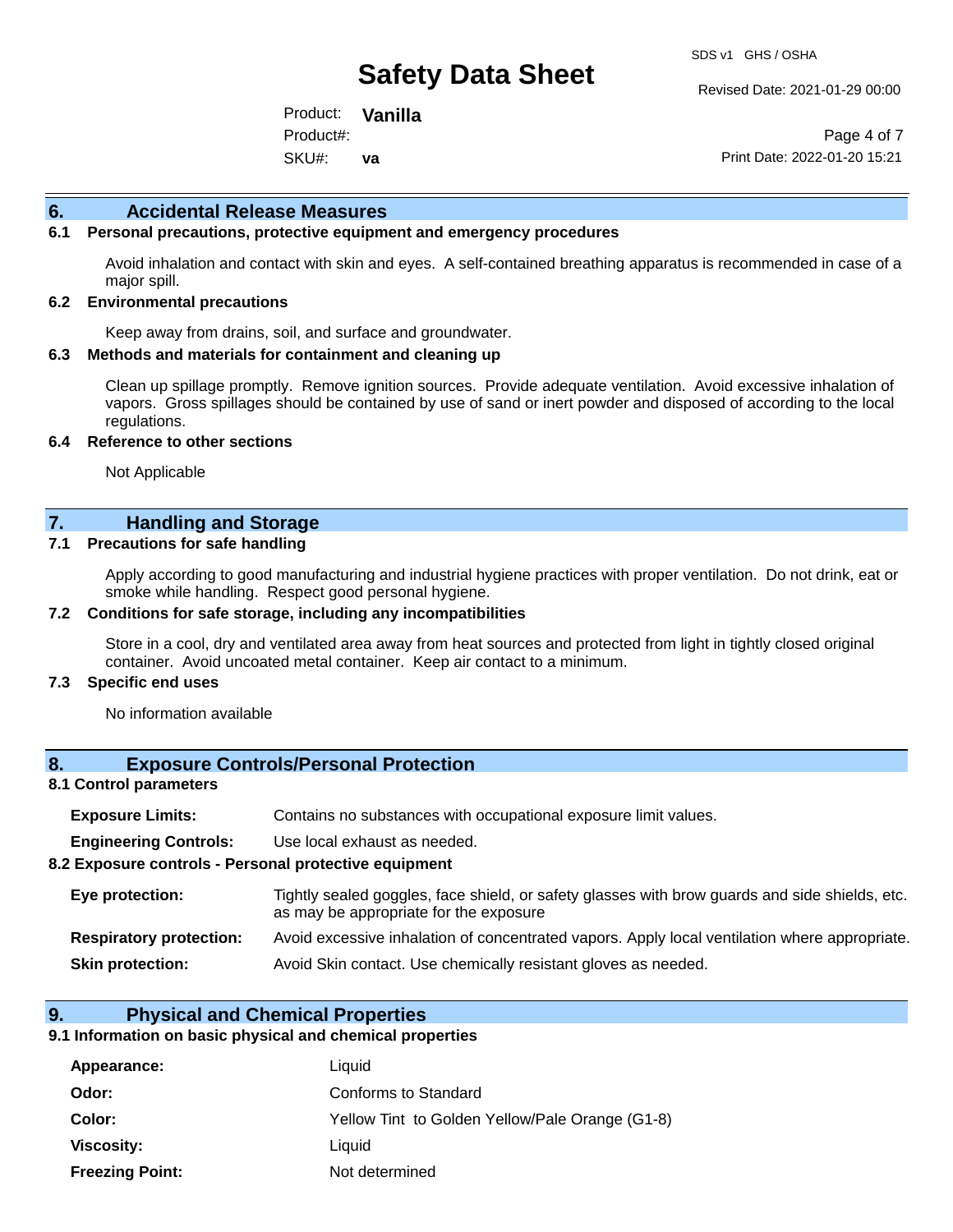#### SDS v1 GHS / OSHA

# **Safety Data Sheet**

Revised Date: 2021-01-29 00:00

Product: **Vanilla**  SKU#: Product#: **va**

Page 5 of 7 Print Date: 2022-01-20 15:21

| <b>Boiling Point:</b>        | Not determined     |
|------------------------------|--------------------|
| <b>Melting Point:</b>        | Not determined     |
| <b>Flashpoint (CCCFP):</b>   | $>200$ F (93.33 C) |
| <b>Auto flammability:</b>    | Not determined     |
| <b>Explosive Properties:</b> | None Expected      |
| <b>Oxidizing properties:</b> | None Expected      |
| Vapor Pressure (mmHg@20 C):  | 2.2797             |
| %VOC:                        | 1.28               |
| Specific Gravity @ 25 C:     | 1.1310             |
| Density @ 25 C:              | 1.1280             |
| Refractive Index @ 20 C:     | 1.5690             |
| Soluble in:                  | Oil                |

## **10. Stability and Reactivity**

| <b>10.1 Reactivity</b>                  | None                                               |
|-----------------------------------------|----------------------------------------------------|
| <b>10.2 Chemical stability</b>          | Stable                                             |
| 10.3 Possibility of hazardous reactions | None known                                         |
| <b>10.4 Conditions to avoid</b>         | None known                                         |
| 10.5 Incompatible materials             | Strong oxidizing agents, strong acids, and alkalis |
| 10.6 Hazardous decomposition products   | None known                                         |

## **11. Toxicological Information**

## **11.1 Toxicological Effects**

Acute Toxicity Estimates (ATEs) based on the individual Ingredient Toxicity Data utilizing the "Additivity Formula"

| Acute toxicity - Oral - (Rat) mg/kg                | (LD50: 1525.0245) Harmful if swallowed                   |
|----------------------------------------------------|----------------------------------------------------------|
| Acute toxicity - Dermal - (Rabbit) mg/kg           | (LD50: 2353.2269) May be harmful in contact with skin    |
| Acute toxicity - Inhalation - (Rat) mg/L/4hr       | (LD50: 256.0930) May be harmful if inhaled               |
| <b>Skin corrosion / irritation</b>                 | Not classified - the classification criteria are not met |
| Serious eye damage / irritation                    | Causes eye irritation                                    |
| <b>Respiratory sensitization</b>                   | Not classified - the classification criteria are not met |
| <b>Skin sensitization</b>                          | May cause an allergic skin reaction                      |
| <b>Germ cell mutagenicity</b>                      | Not classified - the classification criteria are not met |
| Carcinogenicity                                    | Not classified - the classification criteria are not met |
| <b>Reproductive toxicity</b>                       | Not classified - the classification criteria are not met |
| Specific target organ toxicity - single exposure   | Not classified - the classification criteria are not met |
| Specific target organ toxicity - repeated exposure | Not classified - the classification criteria are not met |
| <b>Aspiration hazard</b>                           | Not classified - the classification criteria are not met |
|                                                    |                                                          |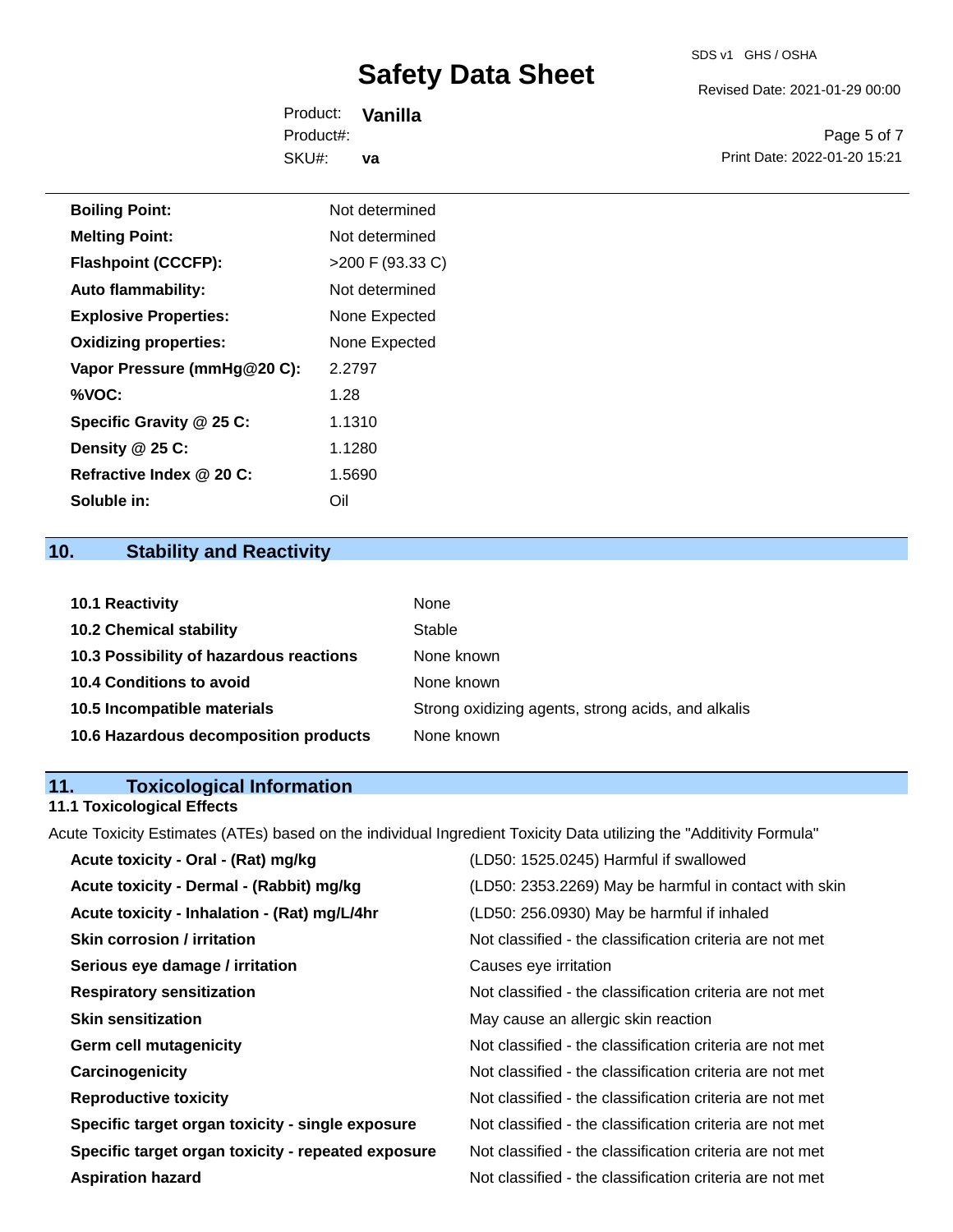Revised Date: 2021-01-29 00:00

Product: **Vanilla**  SKU#: Product#: **va**

Page 6 of 7 Print Date: 2022-01-20 15:21

## **12. Ecological Information**

| <b>12.1 Toxicity</b>               |                                                 |
|------------------------------------|-------------------------------------------------|
| <b>Acute acquatic toxicity</b>     | Very Toxic to aquatic life                      |
| <b>Chronic acquatic toxicity</b>   | Toxic to aquatic life with long lasting effects |
| <b>Toxicity Data on soil</b>       | no data available                               |
| <b>Toxicity on other organisms</b> | no data available                               |
| 12.2 Persistence and degradability | no data available                               |
| 12.3 Bioaccumulative potential     | no data available                               |
| 12.4 Mobility in soil              | no data available                               |
| 12.5 Other adverse effects         | no data available                               |

**13. Disposal Conditions** 

### **13.1 Waste treatment methods**

Do not allow product to reach sewage systems. Dispose of in accordance with all local and national regulations. Send to a licensed waste management company.The product should not be allowed to enter drains, water courses or the soil. Do not contaminate ponds, waterways or ditches with chemical or used container.

## **14. Transport Information**

| <b>Marine Pollutant</b>                                       | Yes. Ingredient of greatest environmental impact:<br>120-51-4 : (70 - 80 %) : Benzyl Benzoate |                                     |                   |                 |               |
|---------------------------------------------------------------|-----------------------------------------------------------------------------------------------|-------------------------------------|-------------------|-----------------|---------------|
| <b>Regulator</b>                                              |                                                                                               | <b>Class</b>                        | <b>Pack Group</b> | <b>Sub Risk</b> | UN-nr.        |
| U.S. DOT (Non-Bulk)                                           |                                                                                               | Not Regulated - Not Dangerous Goods |                   |                 |               |
| <b>Chemicals NOI</b>                                          |                                                                                               |                                     |                   |                 |               |
| <b>ADR/RID (International Road/Rail)</b>                      |                                                                                               |                                     |                   |                 |               |
| <b>Environmentally Hazardous</b><br>Substance, Liquid, n.o.s. |                                                                                               | 9                                   | Ш                 |                 | <b>UN3082</b> |
| <b>IATA (Air Cargo)</b>                                       |                                                                                               |                                     |                   |                 |               |
| <b>Environmentally Hazardous</b><br>Substance, Liquid, n.o.s. |                                                                                               | 9                                   | Ш                 |                 | <b>UN3082</b> |
| <b>IMDG (Sea)</b>                                             |                                                                                               |                                     |                   |                 |               |
| <b>Environmentally Hazardous</b><br>Substance, Liquid, n.o.s. |                                                                                               | 9                                   | Ш                 |                 | UN3082        |

## **15. Regulatory Information**

## **U.S. Federal Regulations**

**TSCA (Toxic Substance Control Act)** All components of the substance/mixture are listed or exempt

**40 CFR(EPCRA, SARA, CERCLA and CAA)** This product contains NO components of concern.

**U.S. State Regulations**